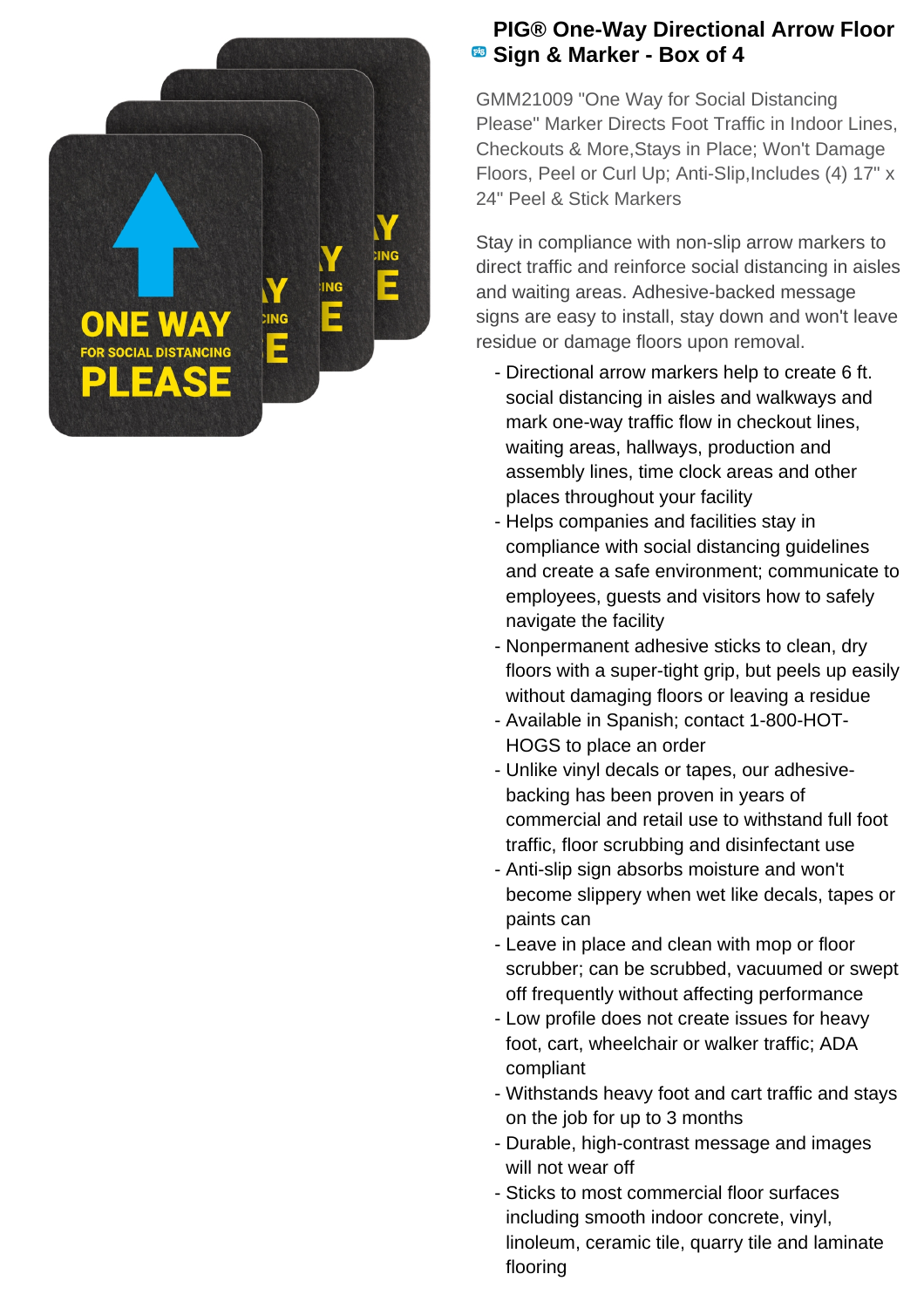- Apply pressure to surface when installing marker to ensure strong grip to the floor
- Recommended for indoor and non-carpeted surfaces only
- **Buy in bulk and save! Also available in a 50pack (GMC21009C)**



| Item#                              | <b>Description</b> | <b>Dimensions</b>                                                                                            | Weight                                                      |
|------------------------------------|--------------------|--------------------------------------------------------------------------------------------------------------|-------------------------------------------------------------|
| GMM21009-BK                        |                    | 17" W x 24" L                                                                                                | 1.93 lbs.                                                   |
| <b>Metric Equivalent:</b>          |                    |                                                                                                              |                                                             |
| Item#                              | <b>Description</b> | <b>Dimensions</b>                                                                                            | Weight                                                      |
| GMM21009-BK                        |                    | 43.2cm W x 61cm L                                                                                            | .9 kg                                                       |
| <b>Specifications</b>              |                    |                                                                                                              |                                                             |
| <b>Dimensions</b>                  |                    | 17" W x 24" L                                                                                                |                                                             |
| <b>Backing Material</b>            |                    | Adhesive-Backed                                                                                              |                                                             |
| <b>Brand</b>                       |                    | <b>PIG</b>                                                                                                   |                                                             |
| <b>Category</b>                    |                    | Social Distancing                                                                                            |                                                             |
| <b>Flammability Specifications</b> |                    | Flame Resistant - Will melt and self-extinguish                                                              |                                                             |
| <b>Fluid Absorbed</b>              |                    | Water; Grease; Oils                                                                                          |                                                             |
| <b>Ideal For</b>                   |                    | Directing Foot Traffic in One Direction - Perfect for Lines<br><b>And Queues</b>                             |                                                             |
| <b>Incinerable</b>                 |                    | Yes                                                                                                          |                                                             |
| <b>Includes</b>                    |                    | (4) 17" x 24" Peel & Stick Markers                                                                           |                                                             |
| <b>Industry</b>                    |                    | Grocery/Retail; Restaurant; Institutional Facilities;<br>Healthcare/Lab; Industrial & Commercial; Government |                                                             |
| Indoor/Outdoor                     |                    | <b>Indoor Use</b>                                                                                            |                                                             |
| <b>Intended Use</b>                |                    | Hard Floor Surfaces/Indoors                                                                                  |                                                             |
| Legend                             |                    | One Way For Social Distancing Please                                                                         |                                                             |
| <b>Recommended Use</b>             |                    | Traffic in Indoor Lines, Checkouts & More                                                                    | "One Way for Social Distancing Please" Marker Directs Foot  |
| <b>Special Feature</b>             |                    | Slip                                                                                                         | Stays in Place; Won't Damage Floors, Peel or Curl Up; Anti- |
| <b>Storage Temp Range</b>          |                    | Store between 32°F and 120°F                                                                                 |                                                             |
| <b>Temperature Limit</b>           |                    | Surface temps from 55°F to 120°F                                                                             |                                                             |
| <b>Traffic</b>                     |                    | Heavy Foot Traffic; Carts & Equipment                                                                        |                                                             |
| <b>Walking Surface</b>             |                    | Absorbent Top                                                                                                |                                                             |